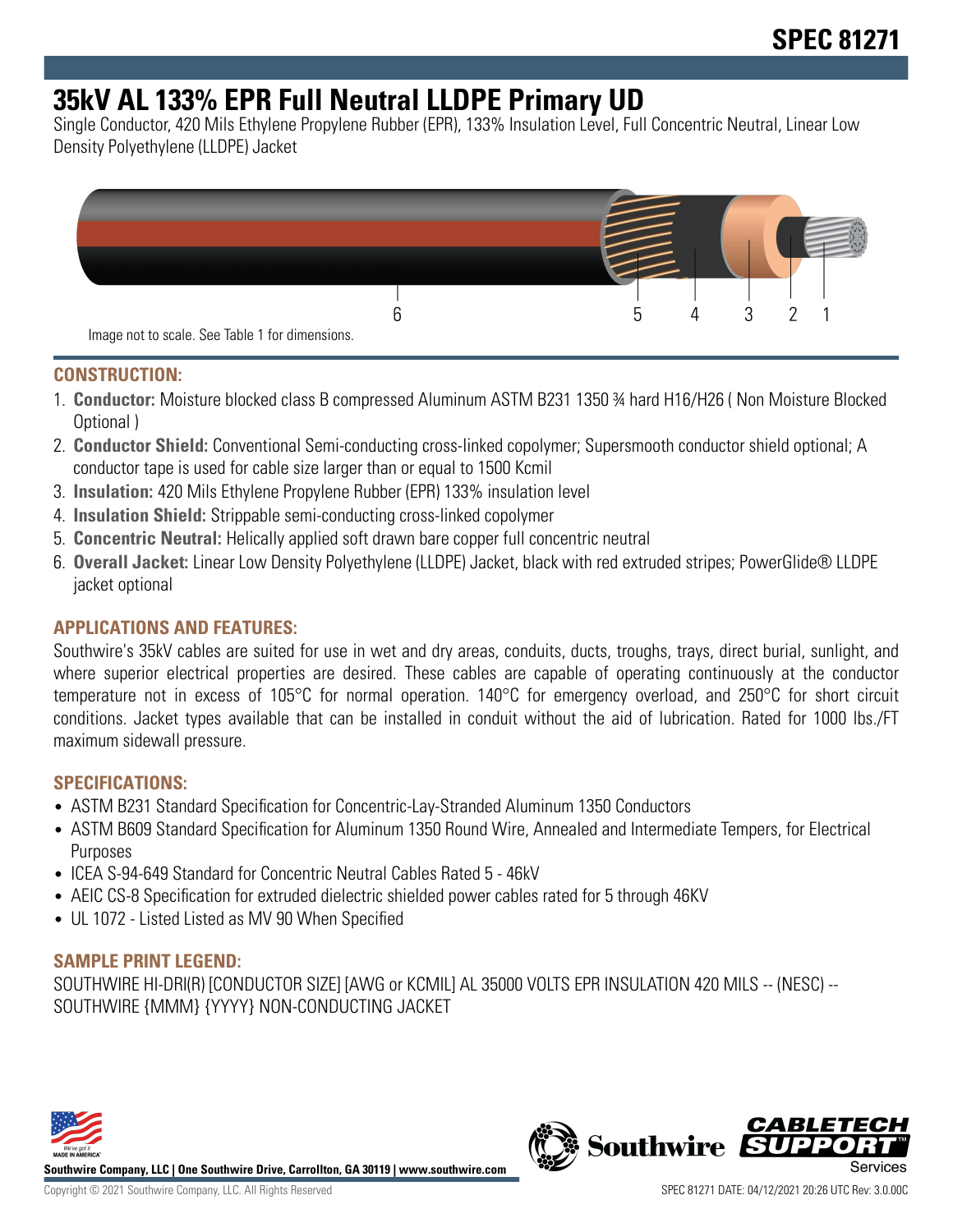## **Table 1 – Weights and Measurements**

| <b>Stock</b><br><b>Number</b> | Cond.<br><b>Size</b> | 'Diameter<br>Over<br>Conductor | Diameter<br><b>Over</b><br>Insulation | Insul.<br>Thickness | Diameter<br>Over<br>Insulation<br>Shield | Concentric<br><b>Neutral</b> | Neutral DC<br>Resistance<br>$25^{\circ}$ C | <b>Jacket</b><br><b>Thickness</b> | Approx.<br><b>OD</b> | Approx.<br><b>Weight</b> | Min<br>Bending<br>Radius | Max Pull<br>Tension* |
|-------------------------------|----------------------|--------------------------------|---------------------------------------|---------------------|------------------------------------------|------------------------------|--------------------------------------------|-----------------------------------|----------------------|--------------------------|--------------------------|----------------------|
|                               | AWG/<br>Kcmil        | inch                           | inch                                  | mil                 | inch                                     | No. x AWG                    | $\Omega$ /1000ft                           | mil                               | inch                 | lb<br>/1000ft            | inch                     | Ib                   |
| <b>TBA</b>                    | 1/0<br>(1)           | 0.325                          | 1.202                                 | 420                 | 1.302                                    | 16x14                        | 0.164                                      | 50                                | 1.530                | 1127                     | 18.4                     | 634                  |
| 660626#                       | 1/0<br>(19)          | 0.352                          | 1.229                                 | 420                 | 1.329                                    | 16x14                        | 0.164                                      | 50                                | 1.557                | 1163                     | 18.7                     | 634                  |
| <b>TBA</b>                    | 2/0<br>(19)          | 0.395                          | 1.272                                 | 420                 | 1.372                                    | 13x12                        | 0.128                                      | 50                                | 1.632                | 1317                     | 19.6                     | 799                  |
| TBA                           | 3/0<br>(19)          | 0.443                          | 1.320                                 | 420                 | 1.420                                    | 16x12                        | 0.104                                      | 80                                | 1.740                | 1517                     | 20.9                     | 1007                 |
| <b>TBA</b>                    | 4/0<br>(19)          | 0.498                          | 1.375                                 | 420                 | 1.475                                    | 13x10                        | 0.080                                      | 80                                | 1.839                | 1749                     | 22.1                     | 1270                 |
| TBA                           | 250<br>(37)          | 0.558                          | 1.444                                 | 420                 | 1.544                                    | 16x10                        | 0.065                                      | 80                                | 1.908                | 1956                     | 22.9                     | 1500                 |
| <b>TBA</b>                    | 350<br>(37)          | 0.661                          | 1.547                                 | 420                 | 1.647                                    | 16x9                         | 0.052                                      | 80                                | 2.036                | 2318                     | 24.4                     | 2100                 |

All dimensions are nominal and subject to normal manufacturing tolerances

◊ Cable marked with this symbol is a standard stock item

\* Pulling tension based on pulling eye directly connected to conductor

# Hi-Dri-Plus® - Water Blocking Powder

## **Table 2 – Electrical and Engineering Data**

| Cond.<br>Size | DC<br>Resistance,<br>@ 25°C | AC<br>Resistance<br>$@90^{\circ}C$ | Capacitive<br>Reactance @<br>60Hz | Inductive<br>Reactance<br>@ 60Hz | Current | Charging Dielectric<br>Loss | Zero<br>Sequence<br>Impedance* | <b>Positive</b><br>Sequence<br>Impedance* | <b>Short</b><br>Circuit<br>Current @<br>30 Cycle | Allowable<br>Ampacity in<br>Duct 90°C1 | Allowable<br>Ampacity<br><b>Directly</b><br>Buried 90°C‡ |
|---------------|-----------------------------|------------------------------------|-----------------------------------|----------------------------------|---------|-----------------------------|--------------------------------|-------------------------------------------|--------------------------------------------------|----------------------------------------|----------------------------------------------------------|
| AWG/<br>Kcmil | $\Omega/1000$ ft            | $\Omega/1000$ ft                   | $M\Omega^*1000$ ft                | $\Omega/1000$ ft                 |         | A/1000ft W/1000ft           | $\Omega/1000$ ft               | $\Omega/1000$ ft                          | Amp                                              | Amp                                    | Amp                                                      |
| 1/0<br>(1)    | 0.168                       | 0.211                              | 0.067                             | 0.055                            | 0.301   | 121.741                     | $0.370 + j0.082$               | $0.213 + j0.054$                          | 5555.1                                           | 160                                    | 195                                                      |
| 1/0<br>(19)   | 0.168                       | 0.211                              | 0.064                             | 0.054                            | 0.314   | 127.003                     | $0.370 + j0.080$               | $0.213 + 0.053$                           | 5555.1                                           | 160                                    | 195                                                      |
| 2/0<br>(19)   | 0.133                       | 0.167                              | 0.060                             | 0.052                            | 0.335   | 135.289                     | $0.295 + 0.066$                | $0.170 + j0.052$                          | 7171.1                                           | 185                                    | 220                                                      |
| 3/0<br>(19)   | 0.105                       | 0.132                              | 0.057                             | 0.051                            | 0.357   | 144.425                     | $0.238 + i0.055$               | $0.135 + i0.050$                          | 8825.9                                           | 210                                    | 250                                                      |
| 4/0<br>(19)   | 0.0836                      | 0.105                              | 0.053                             | 0.050                            | 0.383   | 154.777                     | $0.186 + 0.048$                | $0.110 + i0.048$                          | 11399.0                                          | 240                                    | 285                                                      |
| 250<br>(37)   | 0.0707                      | 0.089                              | 0.049                             | 0.048                            | 0.415   | 167.624                     | $0.156 + j0.042$               | $0.094 + 0.046$                           | 14029.6                                          |                                        |                                                          |
| 350<br>(37)   | 0.0505                      | 0.064                              | 0.044                             | 0.046                            | 0.462   | 186.581                     | $0.117 + j0.037$               | $0.070 + j0.043$                          | 17692.4                                          | 315                                    | 370                                                      |

\* Calculations are based on three cables triplexed / concentric shield / Conductor temperature of 90°C / Shield temperature of 45°C / Earth resistivity of 100 ohmsmeter

† Ampacities are based on Figure 7 of ICEA T-117-734 (Single circuit trefoil, 100% load factor, 90°C conductor temperature, earth RHO 90, 36" burial depth)





**CABLETECH**